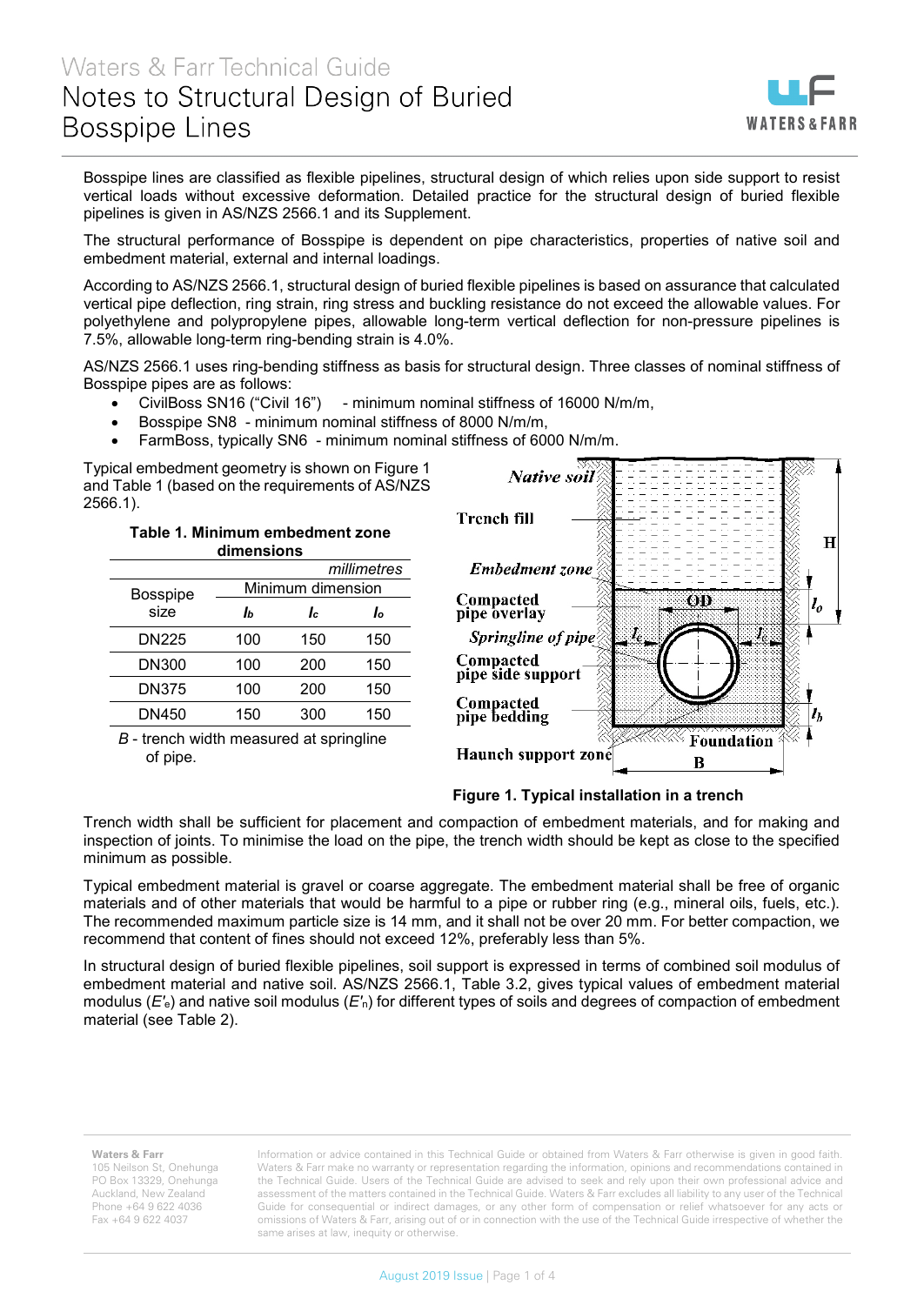| Table 2. Embedment and native soil - materials and moduli<br><b>Materials</b><br>Moduli $E_e$ and $E_n$ , MPa                                                                                             |                                                                                                          |           |             |                                                       |                                          |                 |                |  |
|-----------------------------------------------------------------------------------------------------------------------------------------------------------------------------------------------------------|----------------------------------------------------------------------------------------------------------|-----------|-------------|-------------------------------------------------------|------------------------------------------|-----------------|----------------|--|
|                                                                                                                                                                                                           |                                                                                                          |           |             |                                                       | Dry density ratio $R_D$ (%)              |                 |                |  |
|                                                                                                                                                                                                           | <b>Classification</b>                                                                                    |           |             | 85                                                    | 90                                       | 95              | 100            |  |
|                                                                                                                                                                                                           |                                                                                                          | AS 2758.1 | Uncompacted | Density index $I_D$ (%)                               |                                          |                 |                |  |
| <b>Description</b>                                                                                                                                                                                        | AS 1726 <sup>+</sup>                                                                                     |           |             | 50                                                    | 60                                       | 70              | 80             |  |
|                                                                                                                                                                                                           |                                                                                                          |           |             | Standard penetration test ±<br><b>Number of blows</b> |                                          |                 |                |  |
|                                                                                                                                                                                                           |                                                                                                          |           | $\leq 4$    |                                                       | $> 4 \le 14$ > 14 $\le 24$ > 24 $\le 50$ |                 | > 50           |  |
| Gravel-single size                                                                                                                                                                                        |                                                                                                          | Coarse    | $5\S$       | 7§                                                    | 7§                                       | 10 <sub>S</sub> | 14             |  |
| Gravel-graded                                                                                                                                                                                             | <b>GW</b>                                                                                                | aggregate | $3\S$       | $5\S$                                                 | 7§                                       | 10 <sub>S</sub> | 20             |  |
| Sand and coarse-grained soil<br>with less than 12% fines                                                                                                                                                  | GP, SW, SP and<br>GM-GL, GC-SC, etc.                                                                     |           | 1           | $3\S$                                                 | $5\S$                                    | 7§              | 14             |  |
| Coarse-grained soil with more<br>than 12% fines                                                                                                                                                           | GM, GC, SC SM<br>and GM-SC, GC-SC                                                                        |           | <b>NR</b>   | $1\$                                                  | $3\S$                                    | $5\S$           | 10             |  |
| Fine-grained soil (LL<50%)<br>with medium to no plasticity<br>and containing more than<br>25% coarse-grained particles                                                                                    | CL, ML, mixtures<br>ML-CL and ML-MH                                                                      |           | <b>NR</b>   | $1\overline{\S}$                                      | $3\S$                                    | $5\S$           | 10             |  |
| Fine-grained soil (LL<50%)<br>with medium to no plasticity<br>and containing less than 25%<br>coarse-grained particles                                                                                    | CI, CL, ML,<br>mixtures ML-CL,<br>CL-CH and ML-MH                                                        |           | <b>NR</b>   | <b>NR</b>                                             | $\mathbf{1}$                             | 3               | $\overline{7}$ |  |
| Fine-grained soil (LL>50%)<br>with medium to high plasticity                                                                                                                                              | CH, MH and<br>CH-MH                                                                                      |           | <b>NR</b>   | <b>NR</b>                                             | <b>NR</b>                                | <b>NR</b>       | <b>NR</b>      |  |
| $\star$<br>Values apply for covers to 10.0 m and are conservative for greater covers.                                                                                                                     |                                                                                                          |           |             |                                                       |                                          |                 |                |  |
| See Appendix A of AS 2566.1 Supp 1.<br>t                                                                                                                                                                  |                                                                                                          |           |             |                                                       |                                          |                 |                |  |
| $\ddagger$<br>For native soils only. See AS 1289.6.3.2.                                                                                                                                                   |                                                                                                          |           |             |                                                       |                                          |                 |                |  |
| $\mathsf{\$}$<br>These values are the more commonly used and achieved in practice.                                                                                                                        |                                                                                                          |           |             |                                                       |                                          |                 |                |  |
| No reliable modulus values for these materials. May be appropriate where external load is nominal or<br>$NR =$<br>where evaluation permits its use.                                                       |                                                                                                          |           |             |                                                       |                                          |                 |                |  |
| NOTES:                                                                                                                                                                                                    |                                                                                                          |           |             |                                                       |                                          |                 |                |  |
| 1<br>Values are conservative as they contain a reduction in modulus, which occurs when the ground water is<br>above the pip. Allowance can be made for dry ground conditions. (See AS/NZS 2566.1 Supp 1.) |                                                                                                          |           |             |                                                       |                                          |                 |                |  |
| 2<br>Where appropriate, geotextile is to be placed between native soil and embedment material to prevent<br>migration of fines.                                                                           |                                                                                                          |           |             |                                                       |                                          |                 |                |  |
| 3                                                                                                                                                                                                         | Where stabilized materials are used the designer shall determine values $Ee$ for the specified material. |           |             |                                                       |                                          |                 |                |  |
| Source: AS/NZS 2566.1, Table 3.2.                                                                                                                                                                         |                                                                                                          |           |             |                                                       |                                          |                 |                |  |

## **Table 2. Embedment and native soil - materials and moduli\***

Guide to the description and identification of soils is given in AS/NZS 2566.1 Supplement 1, Appendix A, or AS 1726. For example, "SM" group includes silty sands and sand-silt mixtures (particle size ~0.2 mm), "SC" group includes clayey sands, sand-clay mixtures (particle size ~0.075-0.1 mm), "CL" and "CI" groups include inorganic clays of low to medium plasticity and medium to high dry strength, and so on.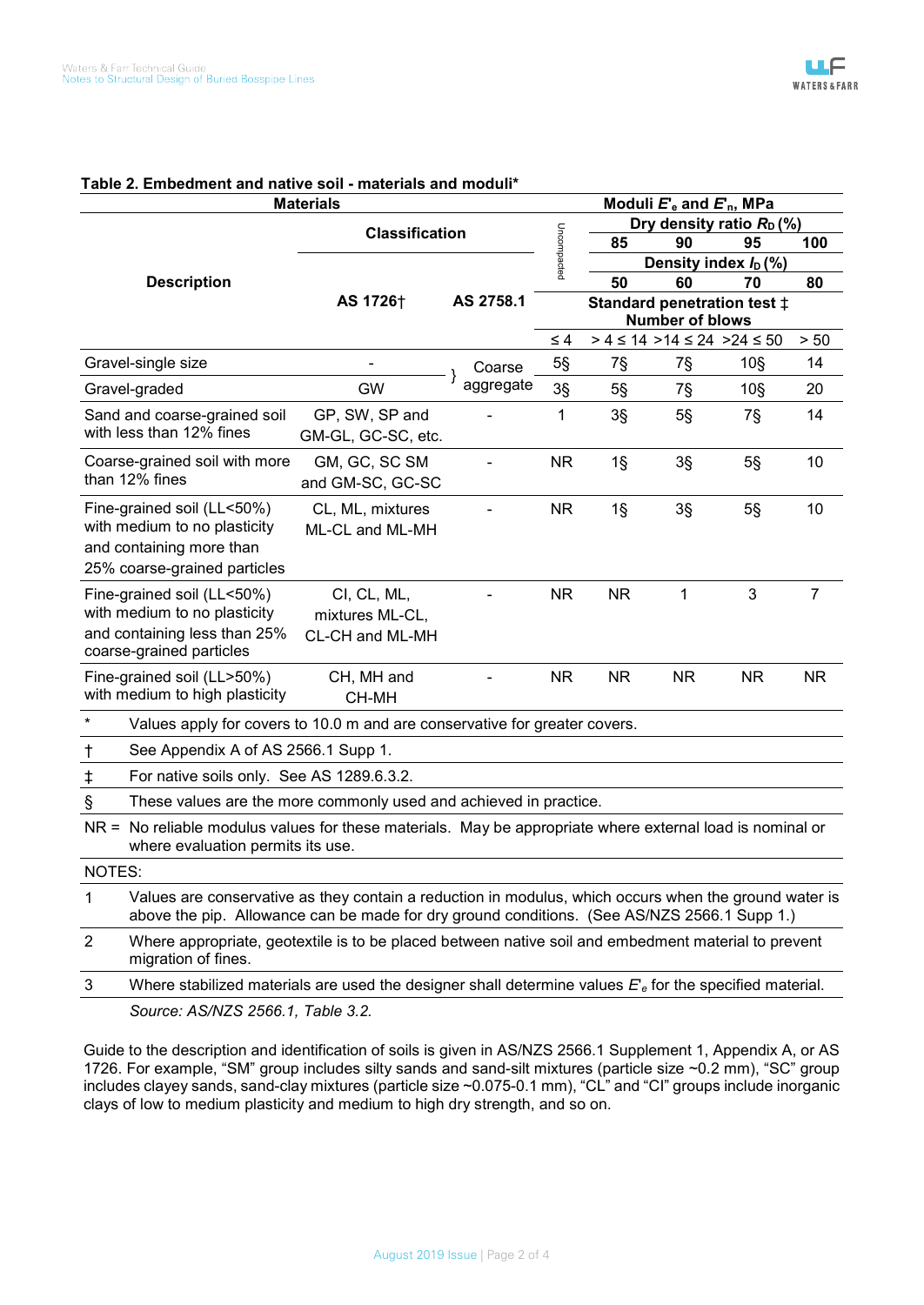The flexible pipelines are installed at a depth exceeding the minimum pipeline cover *H* (see Fig. 1) given in Table 3 (the requirements of AS/NZS 2566.2). Note that some pipes may not be suitable at the minimum cover given in Table 3 when buried in soil with low soil modulus in conditions of extensive traffic loading. Suitability of a pipe for the design cover and site conditions shall be evaluated based on AS/NZS 2566.1.

## **Table 3. Minimum cover (***H***)**

| <b>Loading condition</b>                                            | $H^*$ , m |
|---------------------------------------------------------------------|-----------|
| Not subject to vehicle loading                                      | 0.30      |
| Land zoned for agricultural use                                     | 0.60      |
| Subject to vehicular loading -                                      |           |
| (a) no carriageway;                                                 | 0.45      |
| (b) sealed carriageways; and                                        | 0.60      |
| (c) unsealed carriageways                                           | 0.75      |
| Pipelines in embankments or subject to construction equipment loads | 0.75      |

\* Under cultivated agricultural land *H* should not be less than 0.6 m. Railway crossings are covered by other requirements.

Maximum pipeline cover depends on soil type, embedment material, degree of compaction, as well as on pipe characteristics. Graphs on Figures 2 to 4 may serve as a guide (with increase of native soil modulus, the soil conditions change from unstable ground to rock). The graphs for Bosspipe lines are prepared based on recommendations of AS/NZS 2566.1 (construction equipment loads, external hydrostatic loads, superimposed dead loads, temperature effects, soil subsidence and differential settlement, are not taken into account; traffic loadings in shallow cover conditions may exceed buckling resistance).



**Figure 2. Typical maximum cover** *H***max for CivilBoss SN16 pipe (no internal pressure or vacuum) for different combinations of native soil modulus** *E'***<sup>n</sup> and embedment material compaction.**